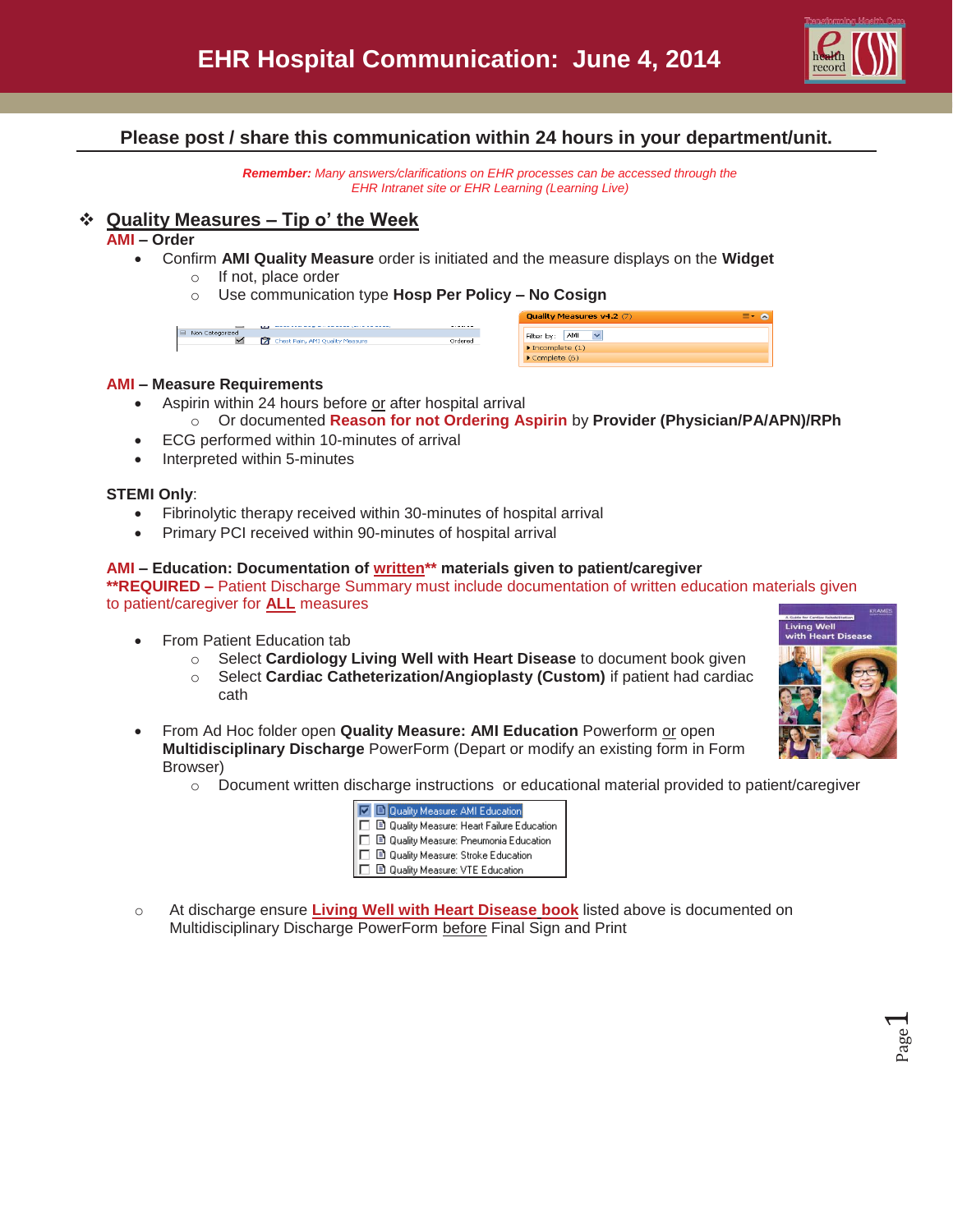

# **NEW - Scopalomine Patch Order** *(Effective 6/9/14)*

Ordering scopolamine patch will consist of using a PowerPlan subphase. There are 3 sections to the ordering process:

- 1. Scopolamine patch order
- 2. Scopolamine patch education reminder for nursing. This will populate to the PAL and Task List for those users that currently use them
- 3. Scopolamine patch removal order and scopolamine patch check order. These two orders will populate the MAR with 2 tasks: removal of the patch and a patch check daily. The scopolamine patch removal order will also populate on the Discharge Medication Reconciliation. Providers will need to choose "Continue" in order for the instructions and information to populate the patient medication list in the discharge summary for those patients that will need to remove the patch after they leave the hospital.

View of Discharge Meds Rec:

|                                                                                                     | ັ                                                                                                                             | <b>Orders Prior to Reconciliation</b>                                                           |         |          |    |         |                                 | <b>Orders After Reconciliation</b>                                              | Show More Details |  |
|-----------------------------------------------------------------------------------------------------|-------------------------------------------------------------------------------------------------------------------------------|-------------------------------------------------------------------------------------------------|---------|----------|----|---------|---------------------------------|---------------------------------------------------------------------------------|-------------------|--|
| <b>B マ</b> Order Name/Details                                                                       |                                                                                                                               |                                                                                                 | Status  |          | ъ. |         | B マ Order Name/Details          |                                                                                 | Stabus            |  |
| E Medications                                                                                       |                                                                                                                               |                                                                                                 |         |          |    |         |                                 |                                                                                 |                   |  |
|                                                                                                     | based upon age, weight, and renal function.)<br>*, As Directed, PRN, PRN: Other (see order comment)                           | <sup>2</sup> El Communication to Pharmacist (*Pharmacist may adjust dose of antibiotics Ordered |         | Ö        | Ċ  | $\odot$ |                                 |                                                                                 |                   |  |
| I patch(es), TransDERMAL, Once                                                                      | <b>B</b> scopolamine (scopolamine patch 1.5 mg)                                                                               |                                                                                                 | Ordered | O        | O  | ◉       |                                 |                                                                                 |                   |  |
| <b>Patch Check</b><br>I each, As Directed, aDay                                                     |                                                                                                                               |                                                                                                 | Ordered | Ö        | C  | $\odot$ |                                 |                                                                                 |                   |  |
| <b>PB E</b> scopolamine Patch Removal<br>1 each, Topical, AsDirected                                |                                                                                                                               |                                                                                                 | Ordered | ۵        | Ç  | O       | scopolamine Patch Removal       | I each, Topical, AsOnstited < Notes for patient are not included as part of the | <b>Document</b>   |  |
| 1 dose(s), IV Push, a12h                                                                            | <b>Pg</b> E Sodium Chloride 0.9% (Sodium Chloride Flush)                                                                      |                                                                                                 | Ordered | Ċ        | C  | ◉       |                                 | prescription and are for the current visit only.                                |                   |  |
|                                                                                                     | <sup>1</sup> <b>1</b> Sodium Chloride 0.9% (Sodium Chloride Flush)<br>1 dose(s), IV Push, PRN, PRN: Other (see order comment) |                                                                                                 | Ordered | C        | С  | $\odot$ |                                 |                                                                                 |                   |  |
|                                                                                                     | <b>B</b> Sodium Chloride 0.9% (Sodium Chloride Flush)<br>I dose(s), IV Push, PRN, PRN: Other (see order comment)              |                                                                                                 | Ordered | Ö        | C  | $\odot$ |                                 | $Shrf + Enter for new line$                                                     |                   |  |
| E Details for SCOpolamine Patch Removal<br>Details   Order Comments   Diagnosis   Complance<br>Dose | Route of Administration                                                                                                       | Frequency<br>Duration                                                                           |         | Dispense |    |         | Refil                           |                                                                                 |                   |  |
| 1 each                                                                                              | <b>Topical</b>                                                                                                                | AsDirected                                                                                      |         |          |    |         | $\clubsuit$                     | 4 x<br>÷<br>$\cong$ h                                                           |                   |  |
| Indication:                                                                                         |                                                                                                                               |                                                                                                 |         |          |    |         | PRN:                            | ٠                                                                               |                   |  |
| Special Instructions:                                                                               |                                                                                                                               |                                                                                                 |         |          |    |         | Ramsezad Refil Date:            | CDT                                                                             |                   |  |
|                                                                                                     |                                                                                                                               |                                                                                                 |         |          |    |         | Dispense As Written: C Yes G No |                                                                                 |                   |  |
| Requested Start Date/Time: 05/06/2014                                                               | $C \sim 1523$                                                                                                                 | $C$ CDT                                                                                         |         |          |    |         | Samples Given: ( Yes @ No       |                                                                                 |                   |  |

View of Discharge Summary:

Discharge Summary:

**MEDICATION LIST** 

**New Medications** 

scopolamine Patch Removal 1 each, Put on skin, As directed, These are special instructions, Refills: 0, These are order comments Patient Instructions: These are notes to patient. ↳

warfarin (Coumadin 2.5 mg oral tablet) 1 tab(s), Take by mouth, every day at 6pm, Refills: 0

*If questions, contact Sue Bode, Clinical Informatics, at sbode@columbia-stmarys.org*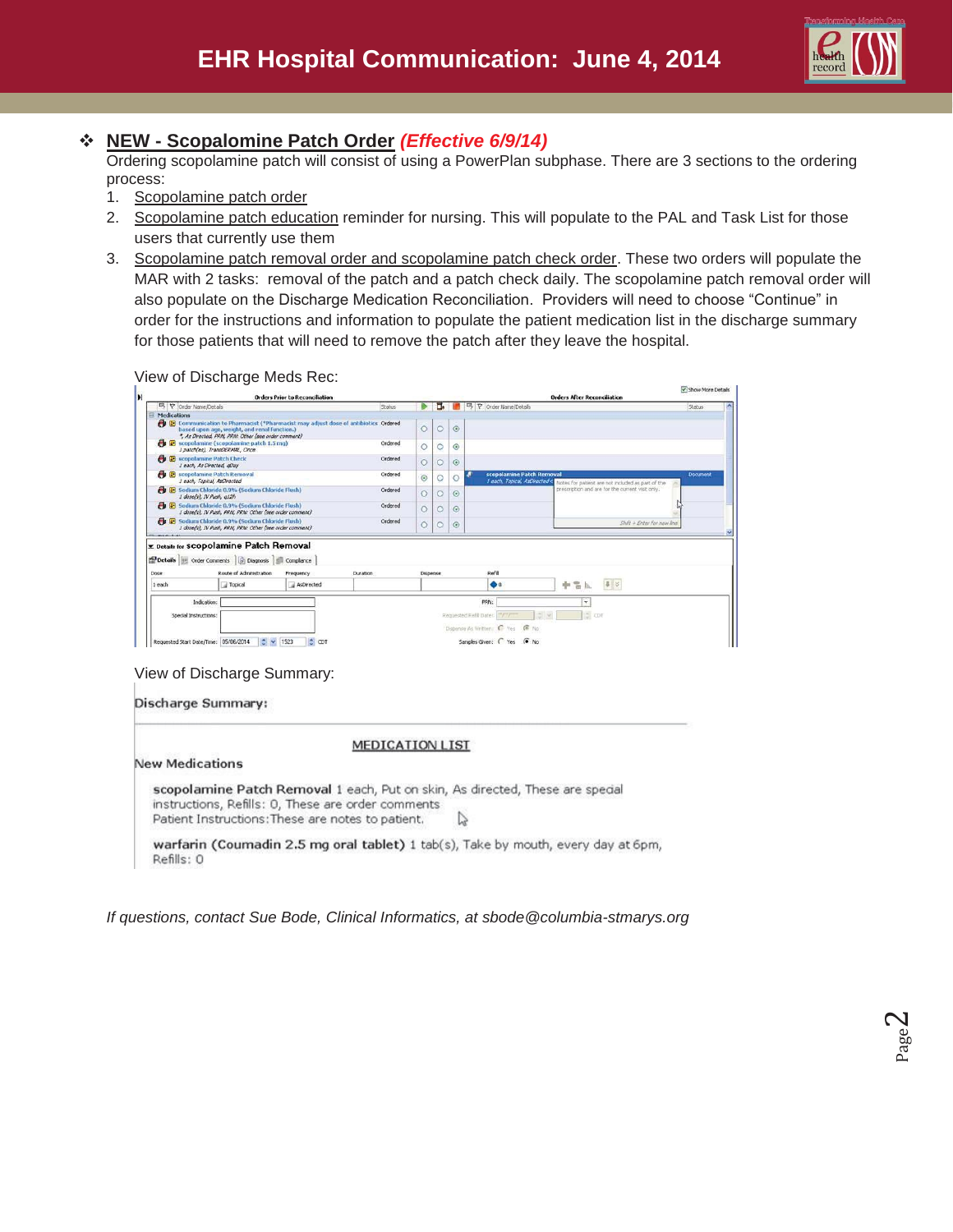

## **Enhancements to Decision Support Alert Window for Drug Interaction Checking**  *(Effective 6/9/14)*

An enhancement will be made to the alert that displays when a drug interaction is identified. Most of the functions remain the same, but, in addition to a new "look" and new name "Medication Clinical Decision Support (mCDS)" there are some additional actions available within the window:

|                  |                                         | Please complete the CO required complete requires to continue plains this point. |             |                               |                                |                              |                       |              |
|------------------|-----------------------------------------|----------------------------------------------------------------------------------|-------------|-------------------------------|--------------------------------|------------------------------|-----------------------|--------------|
| <b>K NHHAVIT</b> |                                         |                                                                                  |             |                               |                                |                              |                       |              |
| bovens.          | <b>BARNICK</b>                          |                                                                                  |             | Reactory Super<br><b>Walk</b> |                                |                              | <b>Charles Falcon</b> |              |
| ٠                | <b><i><u>Substantial Solvey</u></i></b> |                                                                                  |             |                               |                                |                              |                       |              |
| ٠                | CHARGE                                  |                                                                                  |             | <b>And</b><br><b>HELLAR</b>   |                                |                              |                       | <b>EDMON</b> |
| ٠                | safe drugs                              |                                                                                  |             |                               |                                |                              |                       |              |
| 2                | CHARGED IT<br>haras                     | <b>County</b>                                                                    | <b>Bond</b> |                               | <b>Interesting Information</b> | <b>Reference Information</b> | Convole Anguin        |              |
| ٠                | <b>Hartist</b>                          | I can Student, PO-traids, Onio-                                                  | Crawel      |                               | Information is well as         | $\omega$                     |                       | ×.           |
|                  |                                         |                                                                                  |             |                               |                                |                              |                       |              |

- 1. Reference text can be accessed by clicking on the name of the medication
- 2. Allergy documentation can be accessed by clicking on a hyperlink
- 3. Severity level of interaction is written out (no icon). Major interactions color coded in red

|  | $-$ |  |
|--|-----|--|
|  |     |  |

| $46 - 4 = 100\%$               | $-2a$                                                                                                                     |                                                                                                        |                                                             |                                       |                                                       |                  |
|--------------------------------|---------------------------------------------------------------------------------------------------------------------------|--------------------------------------------------------------------------------------------------------|-------------------------------------------------------------|---------------------------------------|-------------------------------------------------------|------------------|
| <b>HUC, FOUR - SMM-901634</b>  | <b>Medication Clinical Decision Support (mCDS)</b><br>The new order has been created with the following alerts:           | z<br>sulfamethoxazole-trimethoprim_Bactrim DS 800 mg-160 mg tao131 tao131, PO (oral), g12h (Inpatient) |                                                             |                                       |                                                       | (Collapse All)   |
| Allergy (1)                    |                                                                                                                           |                                                                                                        |                                                             |                                       |                                                       |                  |
| Sevelty<br>2                   | Allegy<br>Medication .<br><sup>8</sup> Bactrim<br>sulfamethoxazole-<br>trimethoprim<br>(Bactrim DS 800 mg)<br>160 mg tab) | Reaction Type<br>Details<br>1 tab(s), PO (oral), Allergy<br>a12h                                       | Allergy Comments<br>Reaction Symptoms: Rash Source: Patient |                                       | Reason<br>Select Override Re                          |                  |
| Drug/Drug (2)                  |                                                                                                                           |                                                                                                        |                                                             |                                       |                                                       |                  |
| Severty .<br>DC.<br>Mator<br>п | Holication &<br>warfarin (warfarin 2 mg oral tablet)                                                                      | Details<br>2 mg, 1 tab(s), PO (oral), gDay                                                             | Status<br>Ordered<br>05/20/14 09:19                         | Interación Information                | Reason<br>Salfamethoxaple-warfarin Select Override Re |                  |
| Ø<br>Major                     | warfarin (warfarin)                                                                                                       | 2-mg. 1-tabls), PO-(oral), Once                                                                        | <b>Ordered</b><br>05/20/14 10:05                            |                                       | Confamethorizmle-warfarin Select Discontinue          |                  |
| 3                              |                                                                                                                           |                                                                                                        | Apply to all interactions<br>C Apply only to selected       | C Apply only to required interactions | Override Reason<br>Select Override Reason             | $\checkmark$     |
|                                |                                                                                                                           |                                                                                                        |                                                             | HUC, FOUR - SMM-901634                | Continue                                              | Remove New Order |

- 4. Users have the ability to cancel/discontinue medication order(s) from within the window:
	- a. Check the box in the "DC" column.
	- b. The medication and status fields now have strike-through text and the **Reason** changes to **Select Discontinue Reason.** Select the discontinue reason from the drop down.
	- c. Once a reason has been entered, click **Continue.**

| $\ddot{a}$              | brug(2)                                      |                                                                   |                                                                                      |                                                        |                                                                          |                                           |                  |
|-------------------------|----------------------------------------------|-------------------------------------------------------------------|--------------------------------------------------------------------------------------|--------------------------------------------------------|--------------------------------------------------------------------------|-------------------------------------------|------------------|
| $\overline{\mathbf{v}}$ | Novemy, &<br>Major                           | Medication @<br>a suffamethoriazole-trimethoprim-<br>(Bactrim DS) | Details<br>1-tab(s), PO (cral), bid                                                  | Status<br><b>Grdered</b><br>85/14/14 09:37             | Interaction Information<br>Warfarin-sulfamethoxazole Change Medication V | Reason                                    | b                |
| □                       | Major-<br><b>Contraindicate tablet)</b><br>d |                                                                   | sie amiodarone (amiodarone 100 mg cral) 200 mg, 2 tab(s), PO (oral), qDay, 60 tab(s) | Ordered<br>05/14/14 11:18                              | Warfarin-amiodarone                                                      | Will monitor for to v                     |                  |
|                         | Drug/Food                                    |                                                                   |                                                                                      |                                                        |                                                                          |                                           |                  |
|                         | No interactions were found.                  |                                                                   |                                                                                      |                                                        |                                                                          |                                           |                  |
|                         |                                              |                                                                   |                                                                                      | C Apply to all interaction<br>O Apply only to selected | O Apply only to required interactions                                    | Override Reason<br>Select Override Reason | v                |
|                         |                                              |                                                                   |                                                                                      |                                                        | <b>TESTPATIENT, ANNE - SIG-200</b>                                       | Continue                                  | Remove New Order |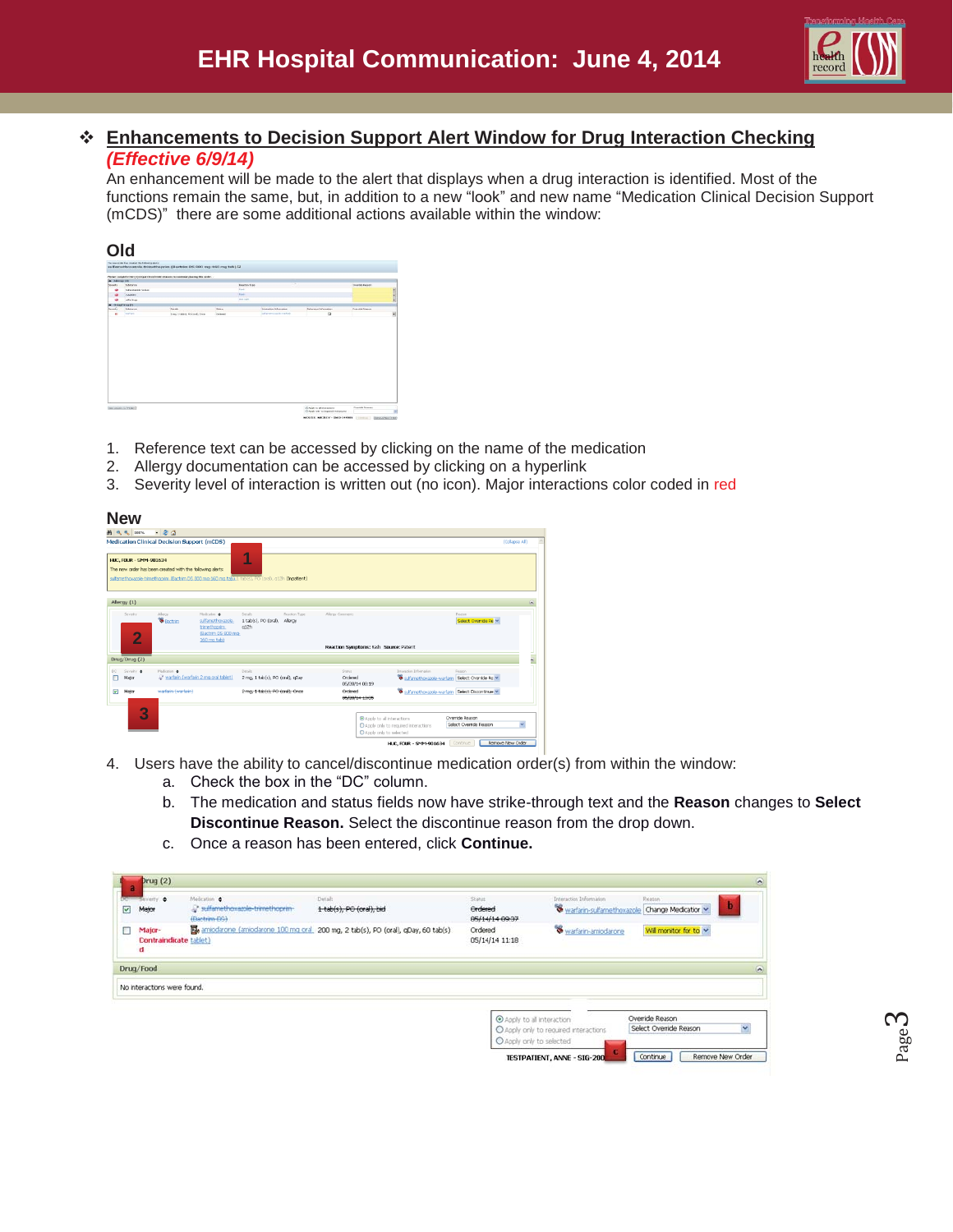

d. The item will display with the strike-through and will be discontinued when the new medication order is completed and signed.



*If questions, contact Sue Bode, Clinical Informatics, at sbode@columbia-stmarys.org* 

## **New Additions to Tobacco Documentation** *(Effective 6/9/14)*

New choices/fields added to Tobacco documentation:

- ¾ 2 additional choices added to **Use (Cigarette/Cigar/Pipe):**
	- x Heavy tobacco smoker *smokes > 10 cigarettes/day, or equivalent quantity of cigar or pipe smoke*

Number of years:

- x Light tobacco smoker *smokes < 10 cigarettes/day, or equivalent quantity of cigar or pipe smoke*
- ¾ 1 additional choice added to **Use (Smokeless/Other):** 
	- Current Nicotine Replacement Therapy
- ¾ A new section added titled **Nicotine Replacement Type:**
	- **Gum**
	- Patch
	- x Vapor/electronic cigarette
	- Other:



*If questions, contact Sue Bode, Clinical Informatics, at sbode@columbia-stmarys.org* 

DK Cancel